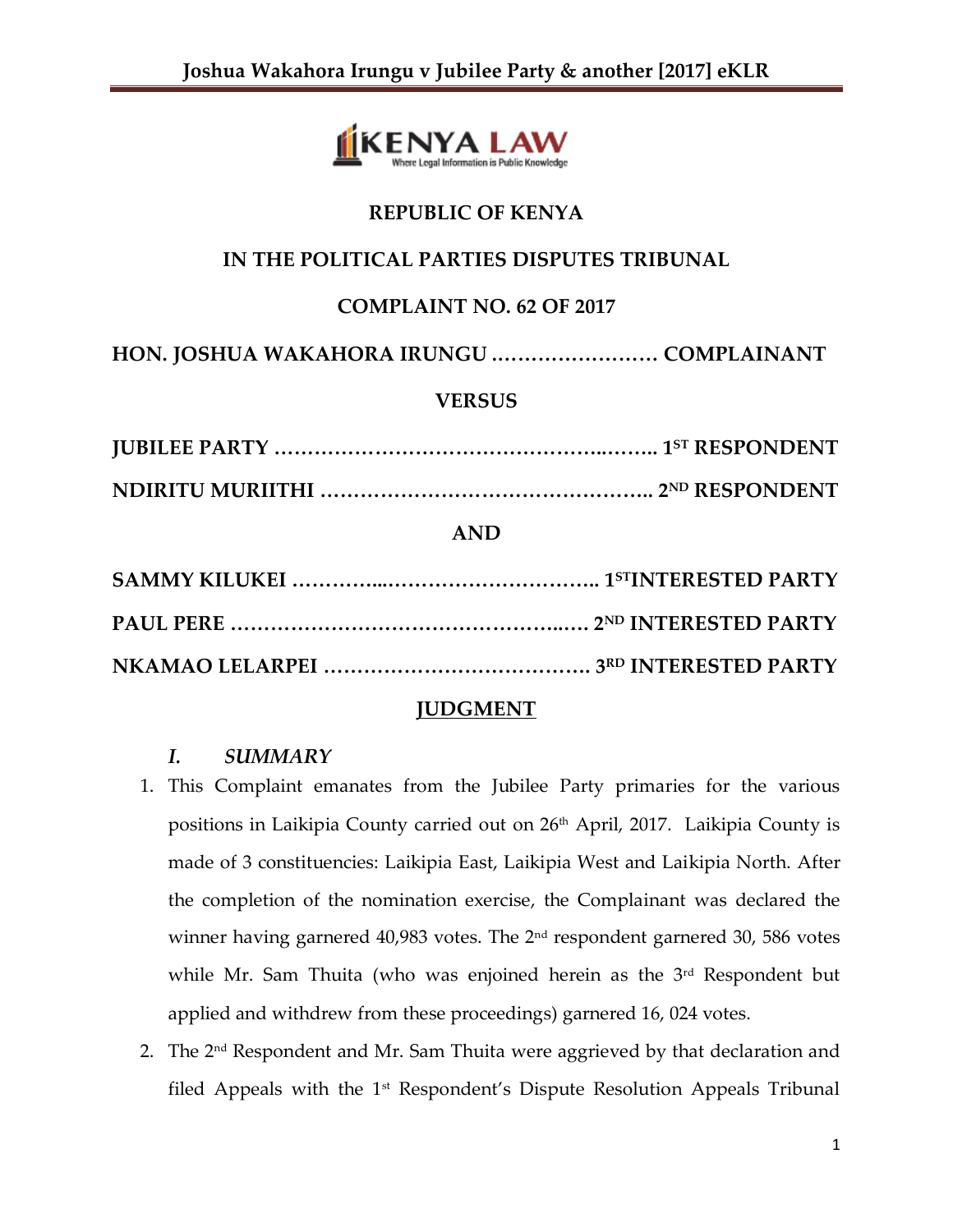(NAT). They were heard on  $30<sup>th</sup>$  April, 2017 and the NAT reserved its decision for delivery on 2nd May, 2017. However, no decision was delivered on that day and parties were asked to go back on 3<sup>rd</sup> May, 2017. On 3<sup>rd</sup> May, 2017, in the evening, one of the NAT members, Mr. Sigei orally announced that Laikipia North results would be disregarded and a re-tally of the other votes done and on which basis a winner declared. There was no written decision then.

- 3. Aggrieved by that cancellation, the Complaint moved to this Tribunal. Simultaneously an application under certificate of urgency was filed seeking interim orders. The application was heard on  $4<sup>th</sup>$  May, 2017. The matter was certified urgent and the Tribunal while making no orders pursuant to the application directed *all parties to maintain the status quo pending the hearing and determination of the Complaint.*
- 4. The Complainant sought the following main orders, that:
	- *(a) The decision, if any, made by the 1st respondent on 3rd May, 2017 be tendered to this Tribunal and served upon the parties.*
	- *(b) The Complainant be declared as the duly nominated candidate to vie for the position of the Governor Laikipia County under the Jubilee Party ticket.*
	- *(c) The 1st respondent be directed to issue a Certificate to the Complainant and the duly nominated candidate to vie for the position of governor Laikipia County under the Jubilee Party Ticket.*

### *II. SUBMISSIONS*

5. The Complainant urged that the cancellation of results from Laikipia North was unjustified and with no basis. Firstly, he argued that that decision violates, Rule 28 of party's Election Nomination Rules which provides specific orders to be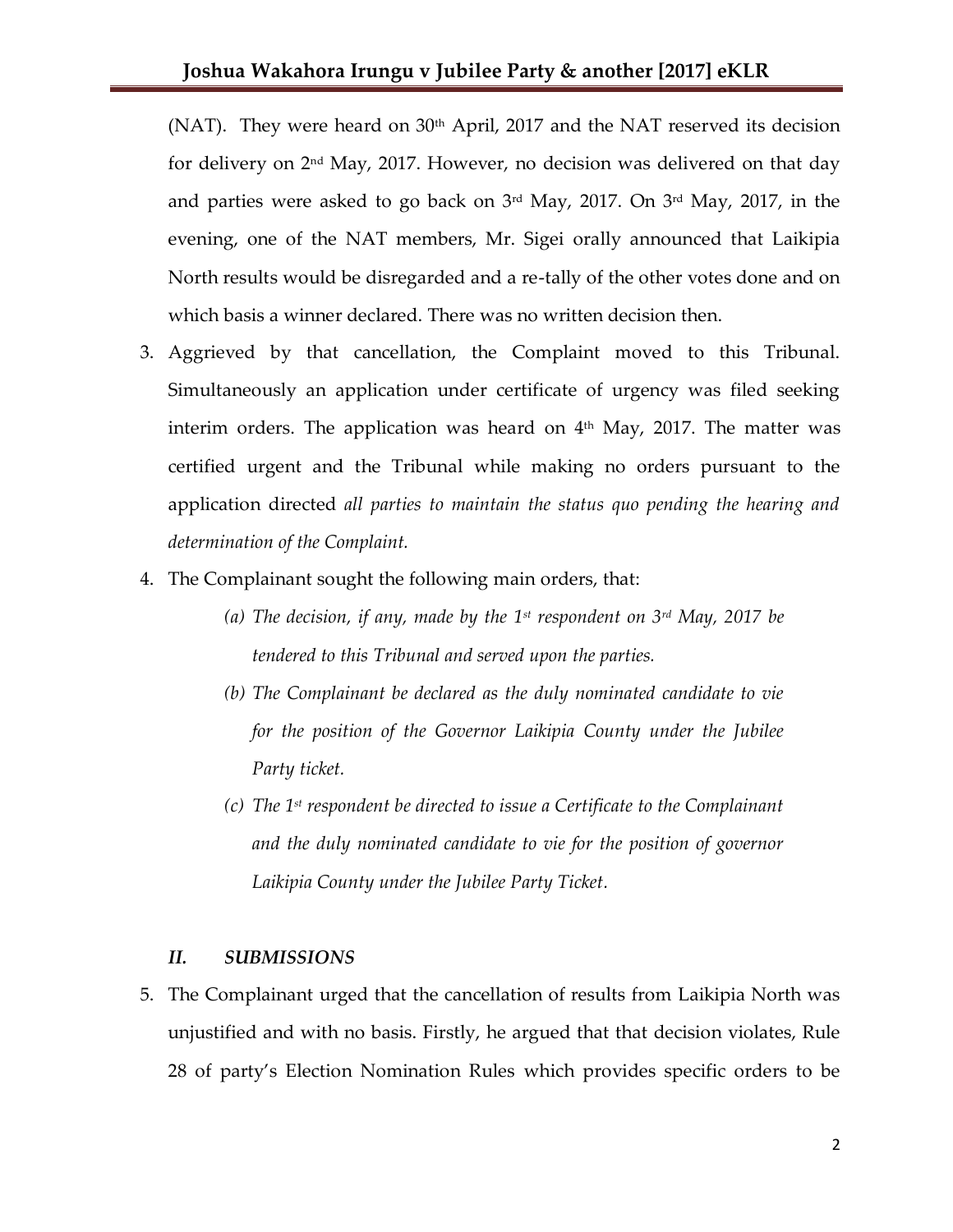granted by NAT. They are: nullification of election subsequent to which NEB shall conduct fresh elections; or declaration of the winner if the evidence is clear, where then the loser is entitled to a second appeal. Hence, there is only one option where results are nullified: conduct fresh elections.

- 6. Secondly, that Article 47 of the Constitution was infringed as the people of Laikipia North were entitled to a written judgment with reasons for an administrative action that affects them. The Party is bound to uphold democratic practice and respect rights of all people to participate in the political process. That the decision of NAT disenfranchises the entire Laikipia North. Hence, it is unconstitutional as it offends Articles 38, and 81 of Constitution. Thirdly, the decision offends section 4 of the Fair Administrative Action Act which provides that a party presiding over a matter should act fairly and give reasons for its decision. Counsel Mr. Karungo, for 97 Interested Parties, enumerated various constitutional rights and freedoms for the people of Laikipia North that they alleged were violated.
- 7. The 1 st respondent filed grounds of opposition on 6th May 2017. It defends the NAT decision submitting that electoral malpractices and irregularities were established and that they affected the results. Hence, the decision was the fairest based on the logistical challenges of organizing fresh primaries due to time constraints and the volatility of Laikipia North security wise.
- 8. The 2 nd Respondent was represented by Mr. Muriithi. In his replying affidavit, he deponed to on  $5<sup>th</sup>$  May 2017; he concedes to filing an appeal at the NAT based on the irregularities and malpractices, especially in Laikipia North and that a decision was made on 3rd May nullifying results of Laikipia North. Counsel submitted that the cancellation affected all the candidates. He contended that the alleged constitutional rights violations can only be challenged in the High Court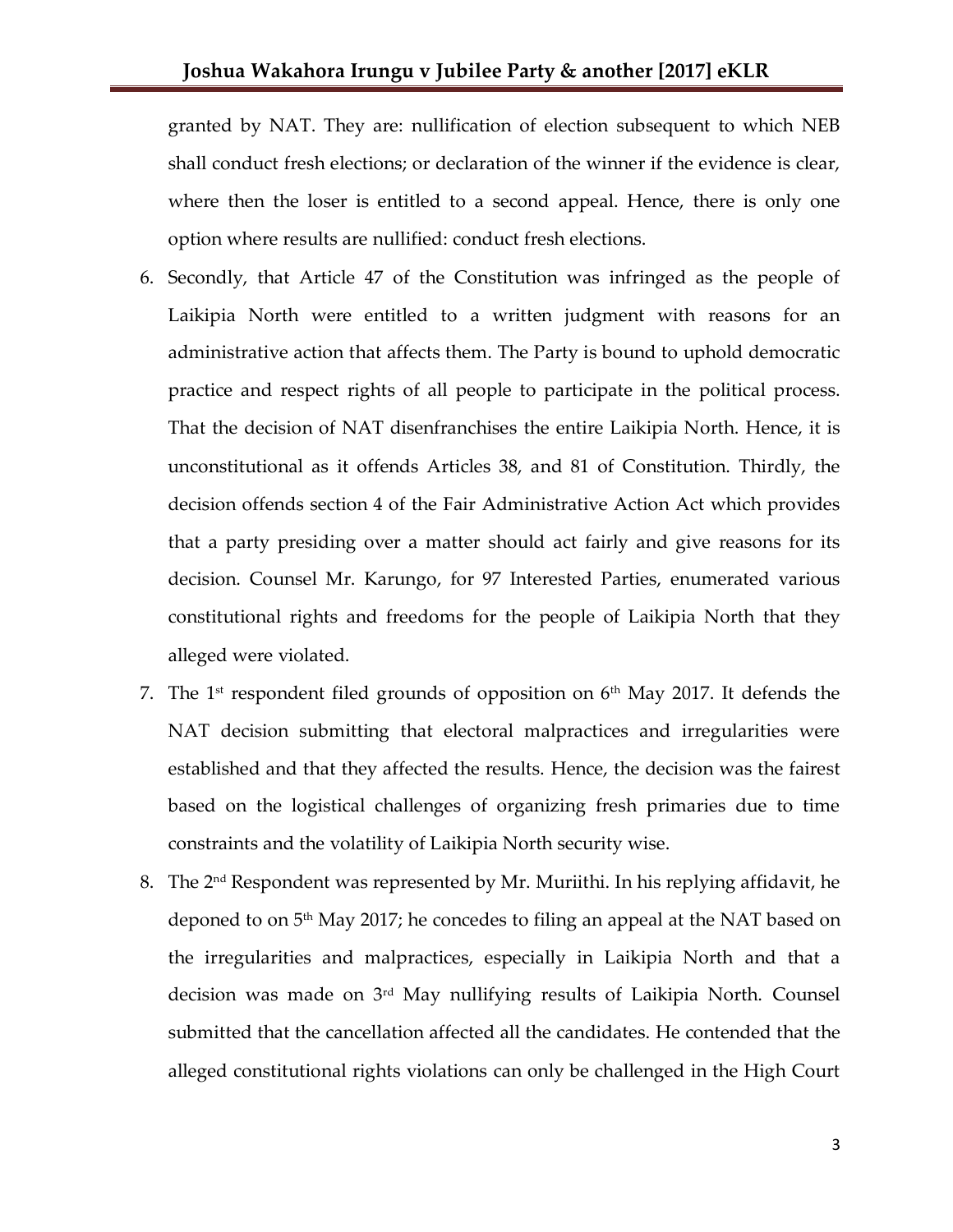and violations of section 4 of FAA can only be addressed through Judicial Review proceedings. Mr. Genga appeared for the 3 Interested Parties who supported the 2nd Respondent. Counsel further argued that under Article 38 of the Constitution, all voters of Laikipia North are entitled to elect representative of their choice, but if the vote is tainted then that right will be infringed, hence the cancellation was justified.

#### *III. ISSUES FOR DETERMINATION*

- 9. Three issues for determination arise in this matter:
	- *(i) Whether the cancellation of the results of Laikipia North Constituency was proper and in accordance with the law.*
	- *(ii) Whether the Complainant should be declared the winner of the nomination for the position of Governor Laikipia County.*
	- *(iii) What reliefs ought to be issued?*

#### *IV. ANAYLSIS*

- 10. The  $2<sup>nd</sup>$  Respondent argued that the Complaint had not exhausted the internal dispute resolution mechanism since Rule 28.4 provides for a second appeal from the decision of the NAT. Rule 28.4 provides: *should any Appeal Tribunal hearing an appeal conclusively arrive at a decision where it makes a conclusive determination as regards who the winner of the nomination election is/was, the National Elections Board shall have the mandate to declare such a candidate the winner, subject to the right provided under these Rules a party in the appeal who was a candidate in the nomination election to lodge a second appeal.*
- 11. While we agree that Rule 28 accords the loser in an appeal a second appeal, the conduct of NAT in this matter leaves this Tribunal baffled. We are under no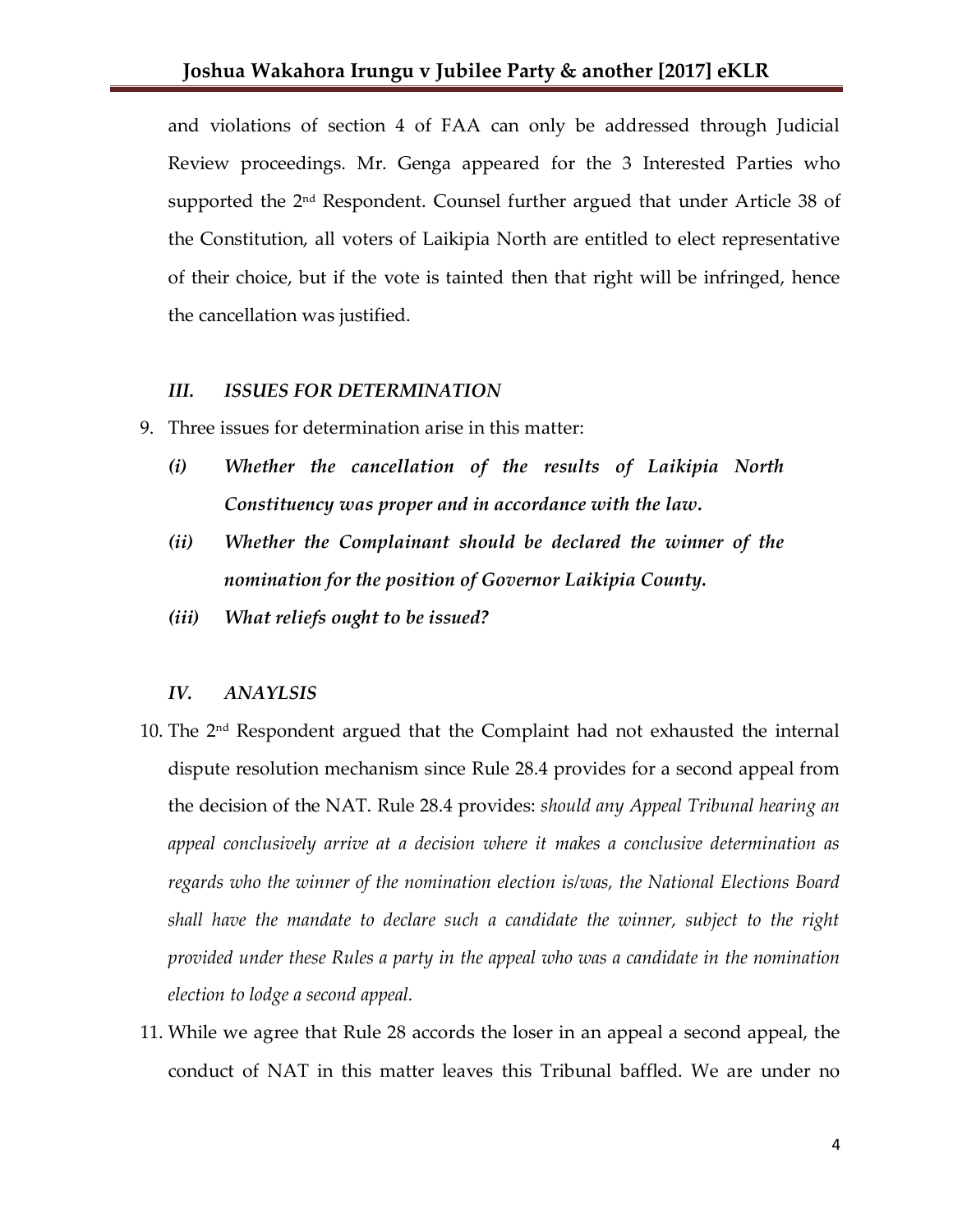illusion that it acted contrary to Rule 28. It cannot be said to have conclusively determine the winner so as to bind the Complainant to a second appeal. You cannot conclusively determine a winner for a County comprised of three constituencies by disenfranchising one full constituency. In excluding the results of an entire constituency, it cannot be said that the winner has been conclusively determined.

- 12. Secondly, with no written decision, the Complainant was not able to tell that the winner has been conclusively determined. While we appreciate the pressure that comes with work load for these NATs during electioneering periods, the judicial practice is that where there are constraints of time, a decision maker gives a written determination and reserve reasons for a later date. We observe that the NAT's conduct was irregular. The fact that even upon service of this Complaint, the 1st Respondent could file grounds of objection and not attach the purported decision which he insisted that it exist, then proceed to make reference to it in Court further demonstrates this bad faith. Hence, we find that this Complaint is rightly before us.
- 13. At this juncture, it is imperative to state that after the hearing of this Complaint and while pending delivery of judgement, an application was made by the  $1^\mathrm{st}$ respondent seeking to introduce the decision of the NAT. By consent of all the parties, the same was allowed on  $8<sup>th</sup>$  May 2017. We finally had a chance to peruse the ruling of the NAT. We have already said that the chain of events from the oral announcement by Mr. Sigei on  $3<sup>rd</sup>$  May, 2017 to when this decision was finally put on record today leave a lot to be desired. Be that as it may, we have read the decision in its entirety and noted the content especially the reasons for cancellation of the results of Laikipia North.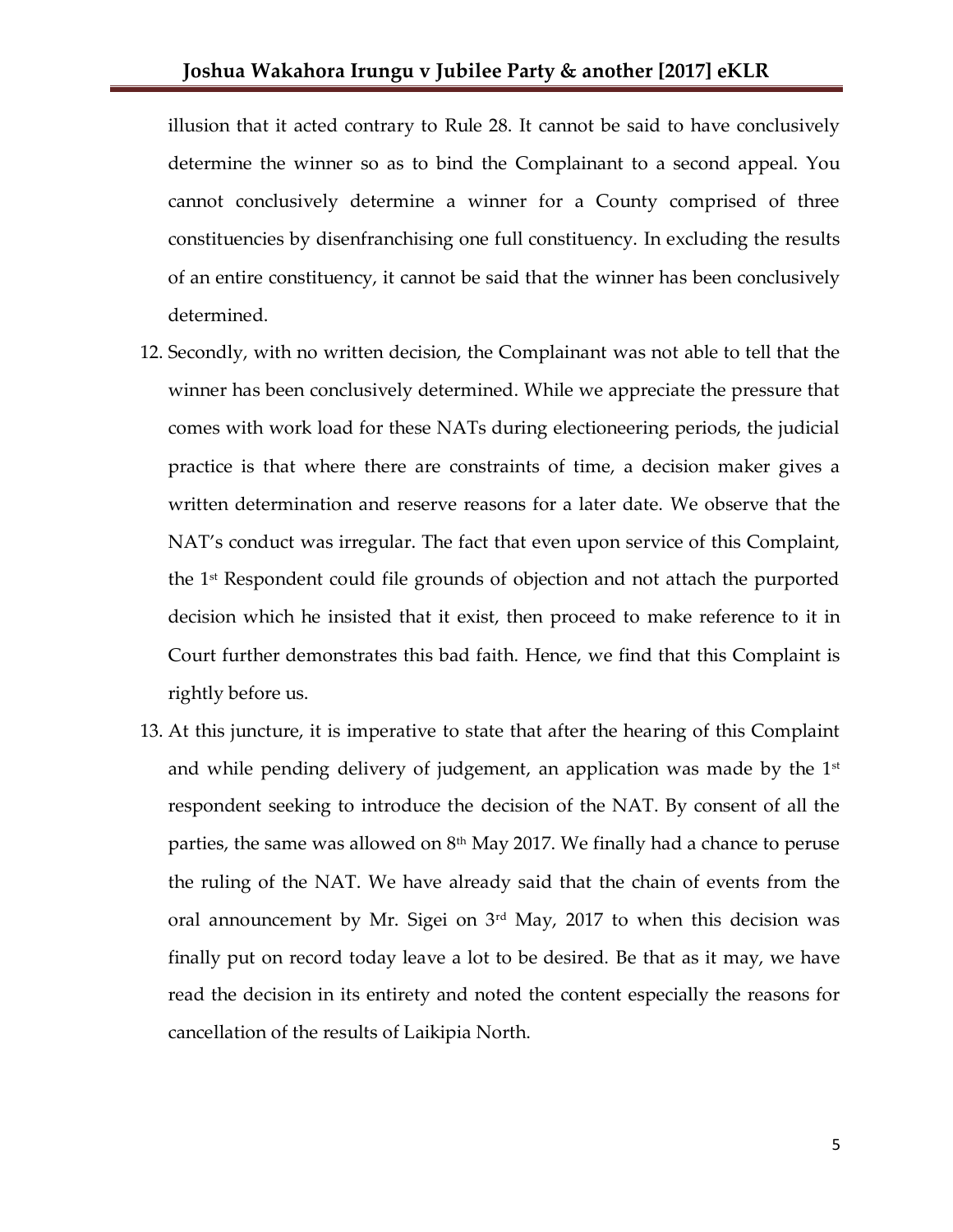- 14. However, we find that this matter turns not on the content of that decision. The decision is marred with irregularity and to the extent that it contravenes Article 38 of the Constitution by disenfranchising voters of Laikipia North, and having been rendered in contravention of section 4 of the FAA and the Party's own Elections and Nomination Rules, it is a nullity. This Tribunal cannot uphold a nullity by the NAT.
- 15. To buttress this, where results are cancelled, a remedy has to be given on how people will determine their representative(s). The NAT decision itself states: *"In the event that this Tribunal is to nullify the results of the election in one of the constituencies what should automatically follow is a fresh nomination in the said constituency".* Having made such an observation, one wonders why it had to invoke the 'doctrine of necessity' so as not to order fresh nominations.
- 16. This Tribunal finds that the cancellation of the results of Laikipia North and failure to order a fresh nomination exercise was irregular and unjustified. It amounted to nothing but a disenfranchisement of the people of Laikipia North. No novel pronouncements like invocation of the doctrine of necessity can be used to disenfranchise a people. Time constraints can also not be used to contravene the express provisions of Article 38 of the Constitution.

#### *V. RELIEFS*

- 17. As a consequence, we make the following orders;
	- *(1) The Complaint dated 4th May, 2017 is allowed.*
	- *(2) The decision of the 1st Respondent's, National Elections Appeals Tribunal dated 3rd May, 2017, particularly directing the National Election Board to issue a Certificate to the winner from the results declared in Laikipia West and Laikipia East*